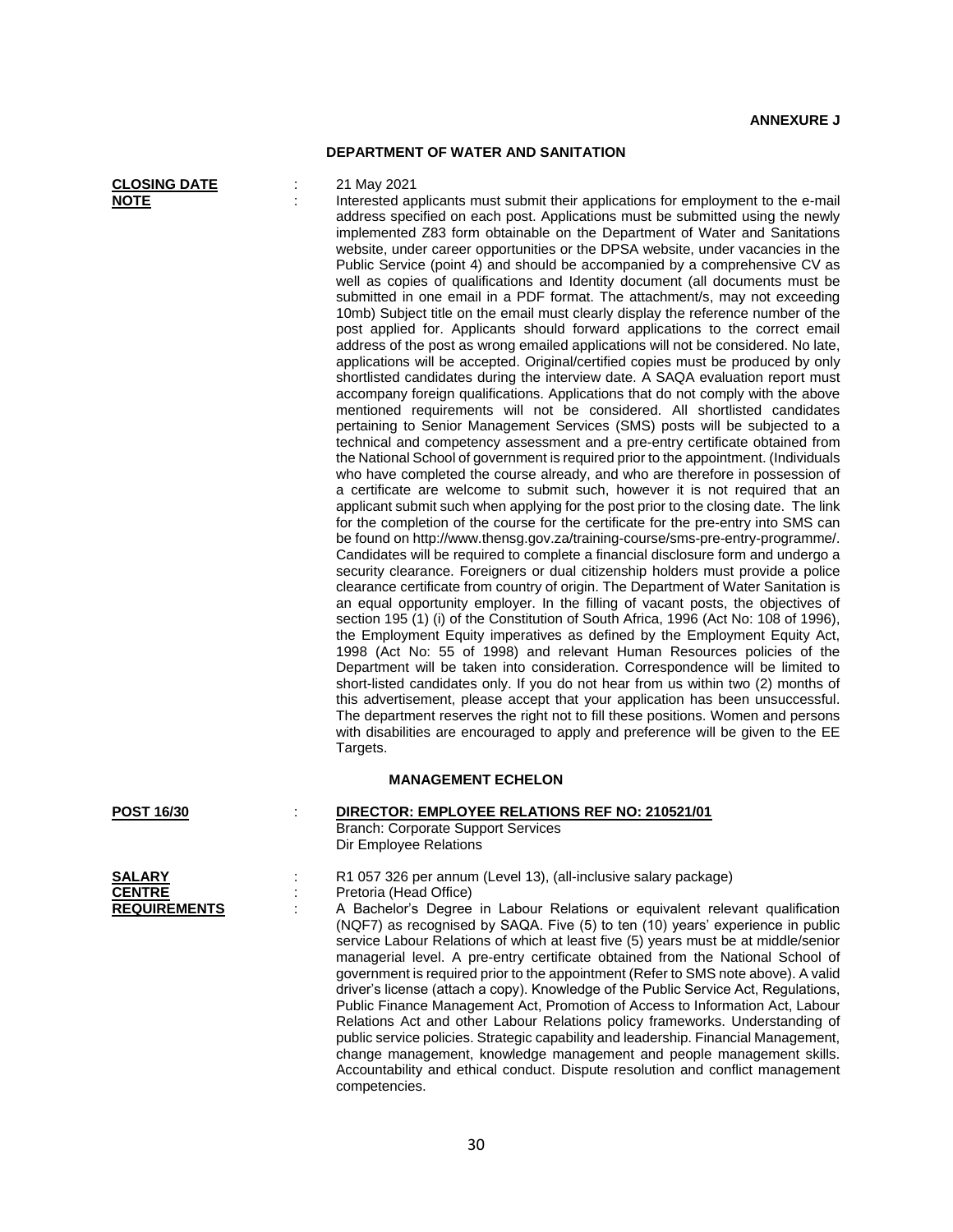| <b>DUTIES</b><br><b>ENQUIRIES</b><br><b>APPLICATIONS</b> | ÷ | As the Director: Employee Relations, the incumbent of this position is responsible<br>for ensuring the implementation of fair, just and equitable Employee Relations<br>practices in the Department with specific emphasis on the following: Develop and<br>implement departmental policies and practices on discipline, grievance- and<br>dispute resolution management across the Department Coordinate the<br>management and implementation of all discipline-, grievance- and dispute<br>resolution matters in the Department; ensuring compliance to timeframes as<br>required by legislation, collective agreements and policy directives. Advise<br>managers and staff on the disciplinary code and procedures, grievance procedures<br>and dispute resolution frameworks and rules. Provide technical advice and<br>guidance on negotiation and conflict resolution in terms of applicable legislation.<br>Ensure departmental compliance with relevant labour legislation, collective<br>agreements, and directives. Collate and compile management reports (DPSA,<br>FOSAD, PSC, etc.) on grievances, financial misconduct and other labour relations<br>matters for reporting purposes. Conduct research and benchmarking initiatives for<br>best practices and align employee relations practices accordingly.<br>Overall<br>management of the human, financial and others resources of the Directorate:<br><b>Employee Relations.</b><br>Mr. C Greve Tel No: 012 336-8402<br>Head Office (Pretoria): Please email your applications quoting the relevant |
|----------------------------------------------------------|---|-----------------------------------------------------------------------------------------------------------------------------------------------------------------------------------------------------------------------------------------------------------------------------------------------------------------------------------------------------------------------------------------------------------------------------------------------------------------------------------------------------------------------------------------------------------------------------------------------------------------------------------------------------------------------------------------------------------------------------------------------------------------------------------------------------------------------------------------------------------------------------------------------------------------------------------------------------------------------------------------------------------------------------------------------------------------------------------------------------------------------------------------------------------------------------------------------------------------------------------------------------------------------------------------------------------------------------------------------------------------------------------------------------------------------------------------------------------------------------------------------------------------------------------------------------------------------|
|                                                          |   | reference number to recruitment@dws.gov.za<br><b>OTHER POSTS</b>                                                                                                                                                                                                                                                                                                                                                                                                                                                                                                                                                                                                                                                                                                                                                                                                                                                                                                                                                                                                                                                                                                                                                                                                                                                                                                                                                                                                                                                                                                      |
|                                                          |   |                                                                                                                                                                                                                                                                                                                                                                                                                                                                                                                                                                                                                                                                                                                                                                                                                                                                                                                                                                                                                                                                                                                                                                                                                                                                                                                                                                                                                                                                                                                                                                       |
| <b>POST 16/31</b>                                        |   | <b>ENGINEER PRODUCTION GRADE A-C (CIVIL / MECHANICAL) REF NO:</b><br>210521/02<br>Branch: Chief Operations Office: Mpumalanga Infrastructure Development &<br>Maintenance                                                                                                                                                                                                                                                                                                                                                                                                                                                                                                                                                                                                                                                                                                                                                                                                                                                                                                                                                                                                                                                                                                                                                                                                                                                                                                                                                                                             |
| <b>SALARY</b>                                            |   | R718 059 - R1 090 458 per annum (all-inclusive OSD salary package) (Offer will<br>be based on proven years of experience)                                                                                                                                                                                                                                                                                                                                                                                                                                                                                                                                                                                                                                                                                                                                                                                                                                                                                                                                                                                                                                                                                                                                                                                                                                                                                                                                                                                                                                             |
| <b>CENTRE</b><br><b>REQUIREMENTS</b>                     |   | Mbombela<br>An Engineering degree (B Eng. / BSC (Eng.) or relevant qualification. Three (3)<br>years post qualification engineering experience required. A valid driver's license<br>(Attach a copy). Compulsory registration with ECSA as a Professional Engineer.<br>(Attach a copy) Programme and project management. Knowledge and<br>understanding of Government Procurement for the Infrastructure projects.<br>Engineering design and analysis knowledge. Research and development.<br>Technical report writing. Team leadership, planning and organizing and analytical<br>skills. Financial, conflict and people management skills. Computer literacy.<br>Knowledge and understanding of Government Legislations relevant to the Sector.                                                                                                                                                                                                                                                                                                                                                                                                                                                                                                                                                                                                                                                                                                                                                                                                                     |
| <b>DUTIES</b>                                            |   | Design new systems to solve practical engineering challenges and improve<br>efficiency and enhance safety. Plan, design, operate and maintain engineering<br>projects. Ensure through evaluation that planning and design by others is done<br>according to sound engineering principles and according to norms and standards<br>and code of practice. Develop cost effective solution according to standards.<br>Evaluate existing technical manuals, standard drawing and procedures to<br>incorporate new technology. Analyses and advises on the planning, design,<br>construction and maintenance of wastewater systems and water supply systems,<br>including collection, treatment, storage, distribution and discharge. Development<br>of planning / operation models or decision support systems for water resource<br>development / management. Develop tender specifications. Development of<br>Business Plan. Approve engineering works according to prescribed norms and<br>standards. Ensure training and development of technicians, technologists and<br>candidate engineers to promote skills/knowledge transfer and adherence to sound<br>engineering principles and code of practice. Supervise the engineering work and<br>processes. Administer performance management and development. Ensure<br>adherence to regulations and procedures for procurement and personnel<br>administration. Manage Human Resources. Monitor and control expenditure.<br>Report on expenditure and service delivery. Liaise with relevant.                         |
| <b>ENQUIRIES</b>                                         |   | Ms. Matiso M, Tel No: 013-759 7330                                                                                                                                                                                                                                                                                                                                                                                                                                                                                                                                                                                                                                                                                                                                                                                                                                                                                                                                                                                                                                                                                                                                                                                                                                                                                                                                                                                                                                                                                                                                    |

31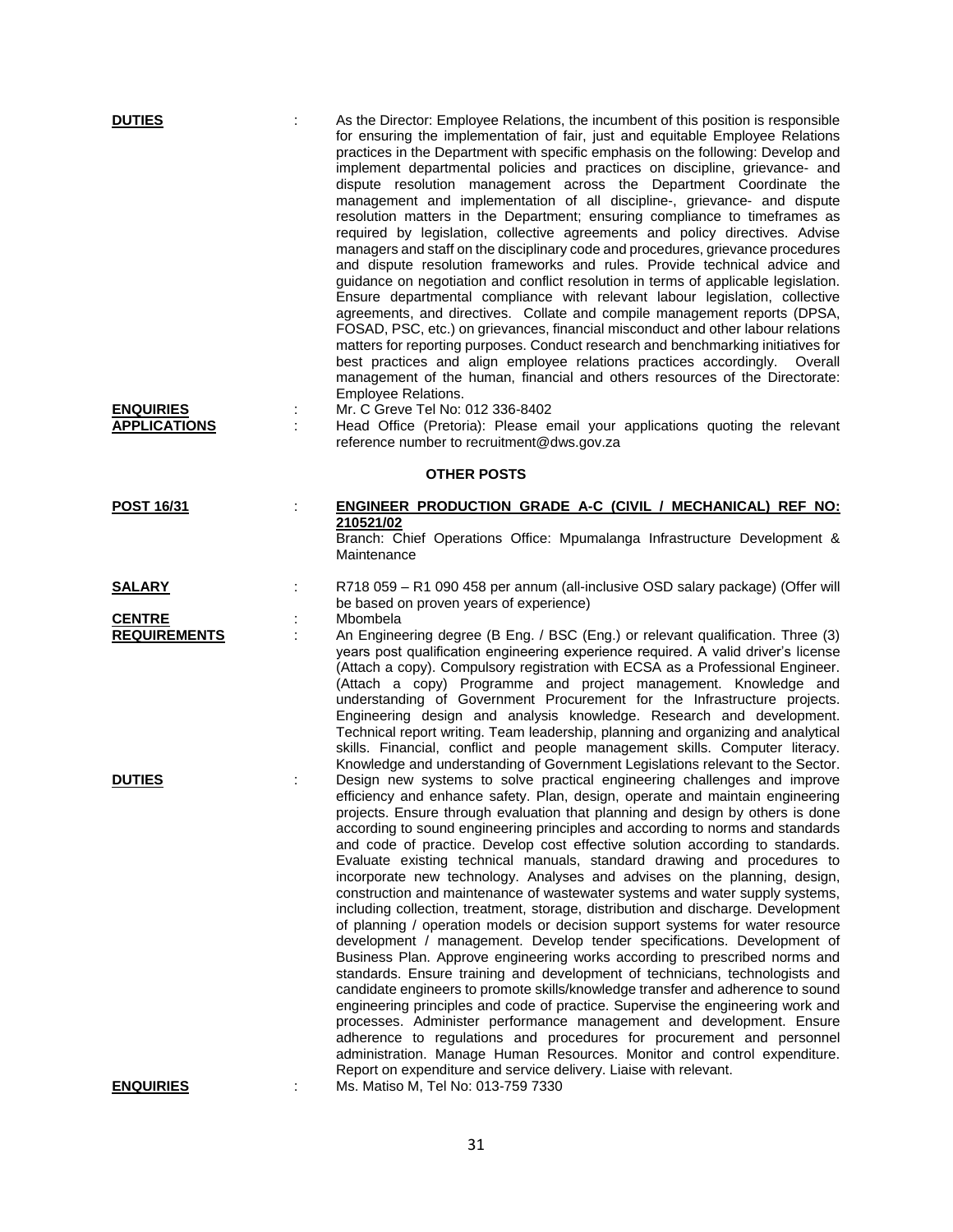| <b>APPLICATIONS</b>                  |    | Mpumalanga: Please email your application quoting the relevant reference to<br>MPRecruitINF@dws.gov.za                                                                                                                                                                                                                                                                                                                                                                                                                                                                                                                                                                                                                                                                                                                                                                                                                                                                                                                                                                                                                                                                                                                                                                                                                                                                                                                                                                                                                                                                                                                                                                                                                                |
|--------------------------------------|----|---------------------------------------------------------------------------------------------------------------------------------------------------------------------------------------------------------------------------------------------------------------------------------------------------------------------------------------------------------------------------------------------------------------------------------------------------------------------------------------------------------------------------------------------------------------------------------------------------------------------------------------------------------------------------------------------------------------------------------------------------------------------------------------------------------------------------------------------------------------------------------------------------------------------------------------------------------------------------------------------------------------------------------------------------------------------------------------------------------------------------------------------------------------------------------------------------------------------------------------------------------------------------------------------------------------------------------------------------------------------------------------------------------------------------------------------------------------------------------------------------------------------------------------------------------------------------------------------------------------------------------------------------------------------------------------------------------------------------------------|
| <b>FOR ATTENTION</b>                 | ÷  | Ms. Mkhwanazi F.M                                                                                                                                                                                                                                                                                                                                                                                                                                                                                                                                                                                                                                                                                                                                                                                                                                                                                                                                                                                                                                                                                                                                                                                                                                                                                                                                                                                                                                                                                                                                                                                                                                                                                                                     |
| <b>POST 16/32</b>                    | t. | <b>ENGINEER PRODUCTION GRADE A-C (CIVIL) REF NO: 210521/03</b><br>Branch: Chief Operations Office: Mpumalanga (Planning and Information)                                                                                                                                                                                                                                                                                                                                                                                                                                                                                                                                                                                                                                                                                                                                                                                                                                                                                                                                                                                                                                                                                                                                                                                                                                                                                                                                                                                                                                                                                                                                                                                              |
| <b>SALARY</b>                        | t, | R718 059 - R1 090 458 per annum (all-inclusive OSD salary package) (Offer will<br>be based on proven years of experience)                                                                                                                                                                                                                                                                                                                                                                                                                                                                                                                                                                                                                                                                                                                                                                                                                                                                                                                                                                                                                                                                                                                                                                                                                                                                                                                                                                                                                                                                                                                                                                                                             |
| <b>CENTRE</b>                        |    | Mbombela                                                                                                                                                                                                                                                                                                                                                                                                                                                                                                                                                                                                                                                                                                                                                                                                                                                                                                                                                                                                                                                                                                                                                                                                                                                                                                                                                                                                                                                                                                                                                                                                                                                                                                                              |
| <b>REQUIREMENTS</b>                  |    | An Engineering degree (B Eng. / BSC (Eng.) or relevant qualification. Three (3)<br>years post qualification engineering experience required. A valid driver's license<br>(Attach a copy). Compulsory registration with ECSA as a Professional Engineer.<br>(Attach a copy) Programme and project management. Knowledge and<br>understanding of Government Procurement for the Infrastructure projects.<br>Engineering design and analysis knowledge. Research and development.<br>Technical report writing. Team leadership, planning and organizing and analytical<br>skills. Financial, conflict and people management skills. Computer literacy.<br>Knowledge and understanding of Government Legislations relevant to the Sector.<br>Knowledge Water Resource and Water Services planning. Water needs<br>assessment and infrastructure design.                                                                                                                                                                                                                                                                                                                                                                                                                                                                                                                                                                                                                                                                                                                                                                                                                                                                                   |
| <b>DUTIES</b>                        |    | Evaluation of systems water availability, requirements and infrastructure<br>Undertake water resources planning/operation modelling<br>performance.<br>developments and/or analyses. Design new systems to solve practical engineering<br>challenges and improve efficiency and enhance safety. Plan, design, operate and<br>maintain engineering projects. Ensure through evaluation that planning and design<br>by others is done according to sound engineering principles and according to<br>norms and standards and code of practice. Develop cost effective solution<br>according to standards. Evaluate existing technical manuals, standard drawing<br>and procedures to incorporate new technology. Analyses and advises on the<br>planning, design, construction and maintenance of wastewater systems and water<br>supply systems, including collection, treatment, storage, distribution and<br>discharge. Development of planning / operation models or decision support<br>systems for water resource development / management. Develop tender<br>specifications. Development of Business Plan. Approve engineering works<br>according to prescribed norms and standards. Ensure training and development<br>of technicians, technologists and candidate engineers to promote skills/knowledge<br>transfer and adherence to sound engineering principles and code of practice.<br>Supervise the engineering work and processes. Administer performance<br>management and development. Ensure adherence to regulations and procedures<br>for procurement and personnel administration. Manage Human Resources.<br>Monitor and control expenditure. Report on expenditure and service delivery.<br>Liaise with relevant. |
| <b>ENQUIRIES</b>                     |    | Mr. Kheva S.G, Tel No: 013 759 7313                                                                                                                                                                                                                                                                                                                                                                                                                                                                                                                                                                                                                                                                                                                                                                                                                                                                                                                                                                                                                                                                                                                                                                                                                                                                                                                                                                                                                                                                                                                                                                                                                                                                                                   |
| <b>APPLICATIONS</b>                  |    | Mpumalanga: Please email your application quoting the relevant reference to                                                                                                                                                                                                                                                                                                                                                                                                                                                                                                                                                                                                                                                                                                                                                                                                                                                                                                                                                                                                                                                                                                                                                                                                                                                                                                                                                                                                                                                                                                                                                                                                                                                           |
| <b>FOR ATTENTION</b>                 | ÷  | MPRecruitPL@dws.gov.za<br>Ms. Mkhwanazi F.M                                                                                                                                                                                                                                                                                                                                                                                                                                                                                                                                                                                                                                                                                                                                                                                                                                                                                                                                                                                                                                                                                                                                                                                                                                                                                                                                                                                                                                                                                                                                                                                                                                                                                           |
| <u>POST 16/33</u>                    | ÷  | <b>ENGINEER PRODUCTION GRADE A-C (ELECTRICAL) REF NO: 210521/04</b><br><b>Branch: NWRI Southern Operations</b>                                                                                                                                                                                                                                                                                                                                                                                                                                                                                                                                                                                                                                                                                                                                                                                                                                                                                                                                                                                                                                                                                                                                                                                                                                                                                                                                                                                                                                                                                                                                                                                                                        |
| <u>SALARY</u>                        |    | R718 059 - R1 090 458 per annum (all-inclusive OSD salary package) (Offer will<br>be based on proven years of experience)                                                                                                                                                                                                                                                                                                                                                                                                                                                                                                                                                                                                                                                                                                                                                                                                                                                                                                                                                                                                                                                                                                                                                                                                                                                                                                                                                                                                                                                                                                                                                                                                             |
| <b>CENTRE</b><br><b>REQUIREMENTS</b> | ÷  | Port Elizabeth<br>An Engineering degree (B Eng / B.Sc. (Eng) or relevant qualification. Three (3)<br>years post qualification engineering experience required. A valid driver's license<br>(Attach a copy). Compulsory registration with ECSA as a Professional Engineer<br>(Attach a copy). Knowledge and experience of water resources infrastructure<br>operations, hydrology, supply chain management, contractual and legal<br>requirements and of business planning.                                                                                                                                                                                                                                                                                                                                                                                                                                                                                                                                                                                                                                                                                                                                                                                                                                                                                                                                                                                                                                                                                                                                                                                                                                                            |
| <b>DUTIES</b>                        | ÷  | Design new systems to solve practical engineering challenges, improve efficiency<br>and enhance safety. Develop cost effective solutions according to standards.                                                                                                                                                                                                                                                                                                                                                                                                                                                                                                                                                                                                                                                                                                                                                                                                                                                                                                                                                                                                                                                                                                                                                                                                                                                                                                                                                                                                                                                                                                                                                                      |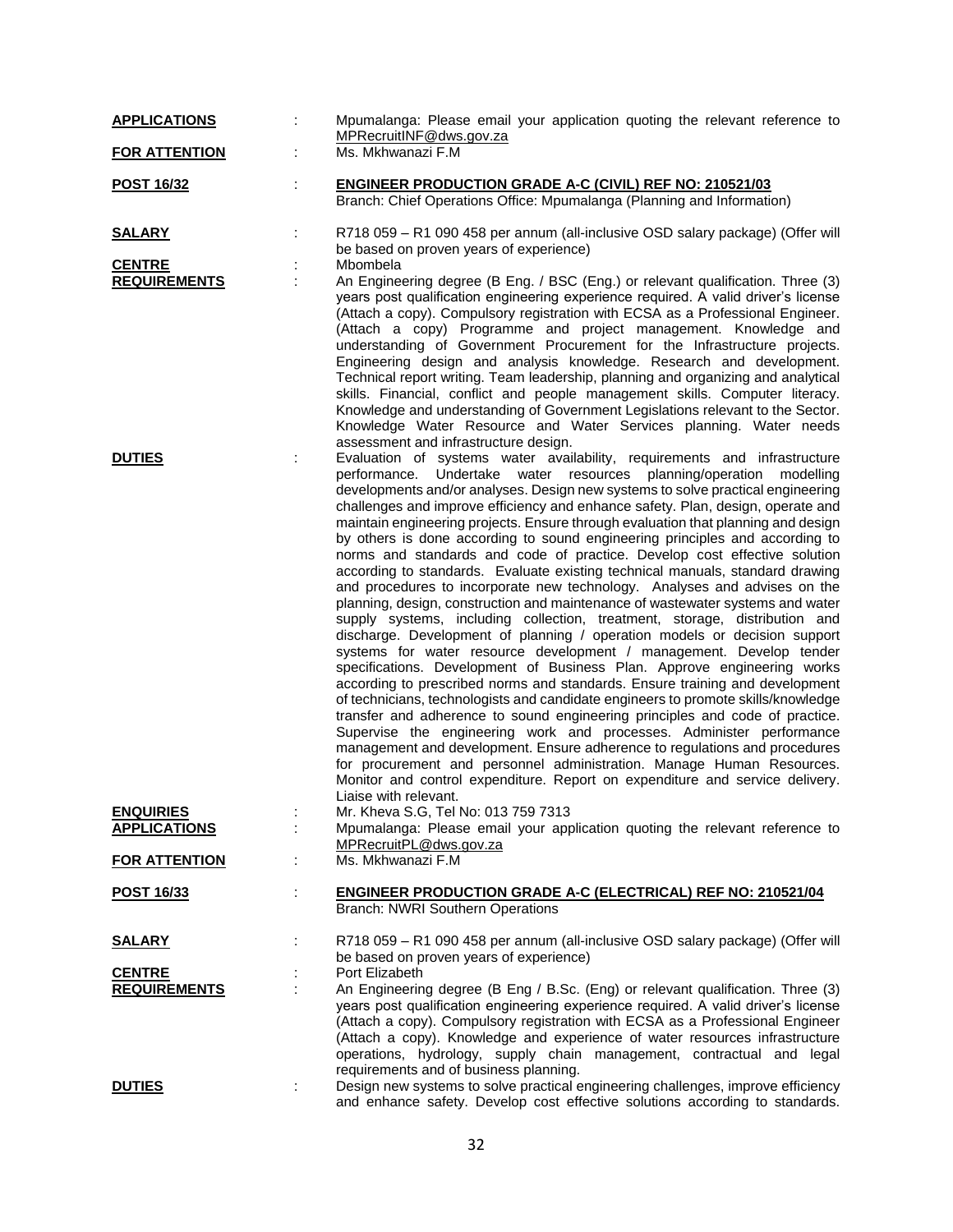| <b>ENQUIRIES</b><br><b>APPLICATIONS</b>        | ÷       | Evaluate existing technical manuals, standard drawings and procedures to<br>incorporate new technology. Ensure through evaluation that planning and design<br>by others is done according to sound engineering principles. Ensure training and<br>development of technicians, technologists and candidate engineers. Manage<br>resources and prepare and consolidate inputs for the facilitation of resource<br>utilization. Monitor and control expenditure.<br>Mr P Barry Tel No: 041 508 9705<br>Port Elizabeth: Please email your application quoting the relevant reference                                                                                                                                                                                                                                                                                                                               |
|------------------------------------------------|---------|----------------------------------------------------------------------------------------------------------------------------------------------------------------------------------------------------------------------------------------------------------------------------------------------------------------------------------------------------------------------------------------------------------------------------------------------------------------------------------------------------------------------------------------------------------------------------------------------------------------------------------------------------------------------------------------------------------------------------------------------------------------------------------------------------------------------------------------------------------------------------------------------------------------|
| <b>FOR ATTENTION</b>                           | ÷       | number to SORecruitment@dws.gov.za<br>Ms. B Gqokoma                                                                                                                                                                                                                                                                                                                                                                                                                                                                                                                                                                                                                                                                                                                                                                                                                                                            |
| <b>POST 16/34</b>                              | ÷       | <b>ASSISTANT DIRECTOR: ORGANISATIONAL DESIGN REF NO: 210521/05</b><br><b>Branch: Corporate Support Services</b><br>Dir: Organisational Development                                                                                                                                                                                                                                                                                                                                                                                                                                                                                                                                                                                                                                                                                                                                                             |
| SALARY<br><b>CENTRE</b><br><b>REQUIREMENTS</b> |         | R470 040 per annum (Level 10)<br>Head Office, (Pretoria)<br>A National Diploma or Degree in Organisational Development/ Management<br>Services/ Operations Management or relevant. Three (3) years management<br>experience in Organisational Development. Basic knowledge of policy<br>development, implementation and organisational design. Disciplinary knowledge<br>in HR information. Understanding of Government legislation. Knowledge in<br>financial management and PFMA. Knowledge of analytical procedures.<br>Knowledge and understanding of techniques and procedures for the planning and<br>execution of operations. Experience in programme and project management.<br>Knowledge of relationship management. Problem solving, analysis, people,<br>diversity management, client orientation and customer focus skills. Excellent<br>communication skills. Accountability and ethical conduct. |
| <b>DUTIES</b>                                  |         | Develop job profiles. Implement organisational design policies. Develop<br>organisational structures. Conduct job evaluations and implement organisational<br>design systems. Ability to advise Senior Management on all of the above matters<br>including interpretation and application.                                                                                                                                                                                                                                                                                                                                                                                                                                                                                                                                                                                                                     |
| <b>ENQUIRIES</b><br><b>APPLICATIONS</b>        | ţ,<br>÷ | Mr. R Neduvhuledza Tel No: 012 336 7968<br>Head Office (Pretoria): Please email your applications quoting the relevant<br>reference number to recruitment@dws.gov.za                                                                                                                                                                                                                                                                                                                                                                                                                                                                                                                                                                                                                                                                                                                                           |
| <b>POST 16/35</b>                              |         | <b>CONTROL ENGINEERING TECHNICIAN (GRADE A) REF NO: 210521/06 (X2)</b><br>POSTS)<br>Branch: NWRI Northern Operations                                                                                                                                                                                                                                                                                                                                                                                                                                                                                                                                                                                                                                                                                                                                                                                           |
| SALARY<br><b>CENTRE</b>                        |         | R446 202 per annum (OSD)<br>Hartbeespoort (X1 Post)<br>Groblersdal Area Office(X1 Post)                                                                                                                                                                                                                                                                                                                                                                                                                                                                                                                                                                                                                                                                                                                                                                                                                        |
| <b>REQUIREMENTS</b>                            |         | A National Diploma in Engineering or relevant qualification. Six (6) years post<br>qualification technical (engineering) experience. Compulsory registration with<br>ECSA as a Professional Engineering Technician (Attach proof of registration). A<br>valid drivers license (Attach a copy.) Project Management. Technical design and<br>analysis knowledge. Research and Development. Computer-aided engineering<br>applications. Knowledge of legal compliance. Technical report writing. Technical<br>Consulting. Problem Solving and analysis. Decision making. Team work.<br>Creativity. Financial Management. Customer focus and responsiveness.<br>Communication. Computer Skills. Planning and organizing. People Management.                                                                                                                                                                        |
| <b>DUTIES</b>                                  |         | Manage technical services and support in conjunction with Engineers,<br>Technologist and associates in field, workshop and technical office activities.<br>Ensure the promotion of safety in line with statutory and regulatory requirements.<br>Evaluate existing technical manuals, standard drawings and procedures to<br>incorporate new technology. Ensure quality assurance of technical designs with<br>specifications and authorize/make recommendations for approval by the relevant<br>authority. Manage administrative and related functions. Provide inputs into the<br>budgeting process. Compile and submit reports as required. Provide and<br>consolidate inputs to the technical/engineering operational plan. Ensure the                                                                                                                                                                     |

development, implementation and maintenance databases. Manage, supervise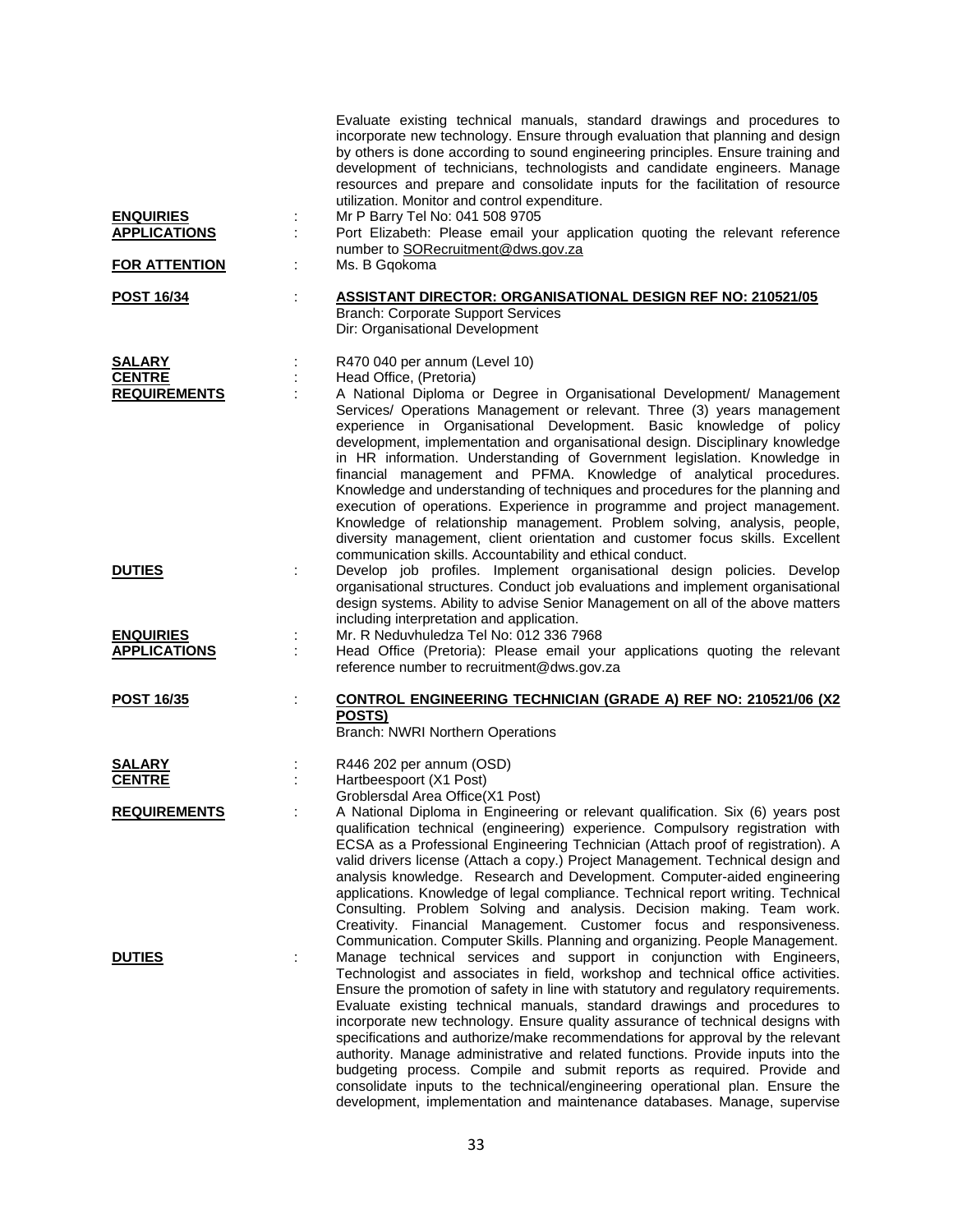| <b>ENQUIRIES</b><br><b>APPLICATIONS</b><br><b>FOR ATTENTION</b> | and control technical and related personnel and assets. Research and<br>Development. Continuous professional development to keep up with new<br>technologies and procedures.<br>Research/literature studies on technical<br>engineering technology to improve expertise. Advanced experience in Budgeting<br>Expenditure Control. Revenue and Supply Chain Management. Advanced<br>experience in People Management and General Administration. Manage<br>Occupational Health and Safety in the workplace. Responsible for the financial<br>management of the section. Responsible for human resource management of the<br>section. General office management of the section. To liaise with relevant<br>bodies/councils on engineering related matters.<br>Mr TG Monaisa Tel No: (012) 200 9000<br>÷<br>Hartbeespoort and Groblersdal Area Office: Please email your application quoting<br>the relevant reference number to HBPrecruitment@dws.gov.za<br>Mr S Murunzi |
|-----------------------------------------------------------------|------------------------------------------------------------------------------------------------------------------------------------------------------------------------------------------------------------------------------------------------------------------------------------------------------------------------------------------------------------------------------------------------------------------------------------------------------------------------------------------------------------------------------------------------------------------------------------------------------------------------------------------------------------------------------------------------------------------------------------------------------------------------------------------------------------------------------------------------------------------------------------------------------------------------------------------------------------------------|
|                                                                 |                                                                                                                                                                                                                                                                                                                                                                                                                                                                                                                                                                                                                                                                                                                                                                                                                                                                                                                                                                        |
| <b>POST 16/36</b>                                               | <b>ADMINISTRATION CLERK REF NO: 210521/07 (X2 POSTS)</b><br>Branch: Chief Operation Office: Eastern Cape                                                                                                                                                                                                                                                                                                                                                                                                                                                                                                                                                                                                                                                                                                                                                                                                                                                               |
| <b>SALARY</b>                                                   | R173 703 per annum (Level 05)                                                                                                                                                                                                                                                                                                                                                                                                                                                                                                                                                                                                                                                                                                                                                                                                                                                                                                                                          |
| <b>CENTRE</b>                                                   | Gqeberha (Port Elizabeth)                                                                                                                                                                                                                                                                                                                                                                                                                                                                                                                                                                                                                                                                                                                                                                                                                                                                                                                                              |
| <b>REQUIREMENTS</b>                                             | A Senior / Grade 12 Certificate. One (1) to two (2) years' experience in general<br>office administration and data capturing will serve as an added advantage.<br>Knowledge of administration procedures. Working knowledge and understanding<br>of legislative framework governing the Public Service. Practical experience in client<br>services, letter and report writing. Experience in the national water use registration<br>process. Knowledge of the National Water Act, (Act 36 of 1998) and other relevant<br>legislations. Computer literate with a sound knowledge of word processing and<br>spreadsheets. Good communication skills both (verbal and written). Ability to work<br>under pressure.                                                                                                                                                                                                                                                        |
| <b>DUTIES</b>                                                   | Advising users of the procedure to follow for water use application requests and<br>change of ownership registration. Assist users in completing application forms.<br>Quality checks completion of application forms and capture the information.<br>Amend information of registered users as per approved outcome. Generate<br>confirmation documents. Prepare registration certificate for approval. Copy and<br>send out registration certificates to registered users. Keep records of<br>correspondences received from the clients in the relevant files. Fulfil help desk<br>functions.                                                                                                                                                                                                                                                                                                                                                                         |
| <b>ENQUIRIES</b>                                                | Ms. N Ngcwembe Tel No: 043 701 0220                                                                                                                                                                                                                                                                                                                                                                                                                                                                                                                                                                                                                                                                                                                                                                                                                                                                                                                                    |
| <b>APPLICATIONS</b>                                             | Eastern Cape (Gqeberha Port Elizabeth): Please email your applications quoting                                                                                                                                                                                                                                                                                                                                                                                                                                                                                                                                                                                                                                                                                                                                                                                                                                                                                         |
| <b>FOR ATTENTION</b>                                            | the reference number to ECRecruitment@dws.gov.za<br>Ms. LT Malangabi                                                                                                                                                                                                                                                                                                                                                                                                                                                                                                                                                                                                                                                                                                                                                                                                                                                                                                   |
| <b>POST 16/37</b>                                               | <b>ASSISTANT TECHNICAL OFFICER REF NO: 210521/08</b><br>Branch: Chief Operation Office: Western Cape                                                                                                                                                                                                                                                                                                                                                                                                                                                                                                                                                                                                                                                                                                                                                                                                                                                                   |
| SALARY                                                          | R173 703 per annum (Level 05)                                                                                                                                                                                                                                                                                                                                                                                                                                                                                                                                                                                                                                                                                                                                                                                                                                                                                                                                          |
| <b>CENTRE</b>                                                   | <b>Bellville</b>                                                                                                                                                                                                                                                                                                                                                                                                                                                                                                                                                                                                                                                                                                                                                                                                                                                                                                                                                       |
| <b>REQUIREMENTS</b>                                             | A Senior / Grade 12 Certificate with Mathematics / Mathematical Literacy.<br>Computer literacy. Basic knowledge in handling technical equipment's. Knowledge<br>on geohydrological databases and programs (NGIS, HYOSTRA and WMS). Valid<br>driver's license (attach copy). Good communication skills (both verbal and written).<br>Good interpersonal, planning and executing skills. Willingness to travel long and<br>irregular hours in remote areas when necessary. Be able to perform administrative<br>duties. Proven knowledge of MS Office. Proven Advance knowledge of MS Excel<br>would be an advantage. Knowledge of clerical functions, practices as well as the<br>ability to capture data. Operate computer and collate administrative statistics.<br>Basic knowledge of problem solving and analysis. Accountability and ethical<br>conduct. Good communication skills both (verbal and written). Telephone<br>etiquette.                              |
| <b>DUTIES</b>                                                   | Capture geohydrological (groundwater) data on the relevant databases and                                                                                                                                                                                                                                                                                                                                                                                                                                                                                                                                                                                                                                                                                                                                                                                                                                                                                               |
|                                                                 | systems. Maintain (editing) groundwater databases. Manage filling of documents<br>related to groundwater data and systems. Maintaining the technical groundwater                                                                                                                                                                                                                                                                                                                                                                                                                                                                                                                                                                                                                                                                                                                                                                                                       |